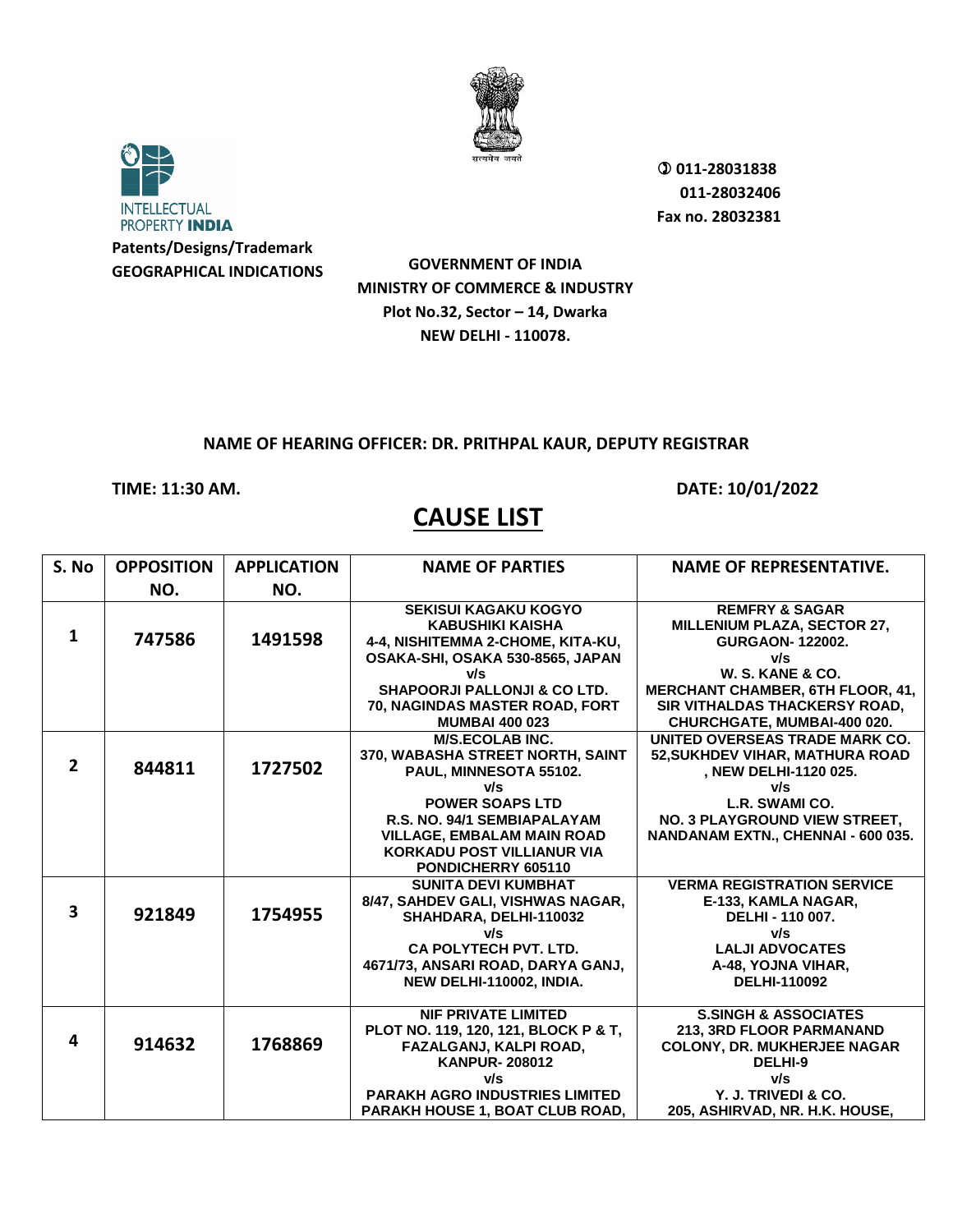|                         |        |         | 6 & 7th FLOOR, PUNE -411 001. INDIA     | <b>ASHRAM ROAD, AHMEDABAD: 380</b>    |
|-------------------------|--------|---------|-----------------------------------------|---------------------------------------|
|                         |        |         |                                         | 009.                                  |
|                         |        |         |                                         |                                       |
|                         |        |         | <b>GREEN VILLAGE AGROS (P) LTD</b>      | <b>WORLDWIDE REGISTRATION BUREAU.</b> |
|                         |        |         | <b>NEAR POLICE STATION RAILWAY</b>      | 60/30, NEW ROHTAK ROAD, KAROL         |
| 5                       | 840639 | 1774695 | <b>ROAD TARAORI DISTT KARNAL</b>        | BAGH, NEW DELHI-110005                |
|                         |        |         | <b>HARYANA</b>                          | v/s                                   |
|                         |        |         | v/s                                     | Y. J. TRIVEDI & CO.                   |
|                         |        |         | <b>PRAVIN TRADERS</b>                   | YAGNAJYOT, OPP. KASHIRAM              |
|                         |        |         | M-19, MADHUPURA MARKET,                 | <b>AGRAWAL HALL, POLYTECHNIC,</b>     |
|                         |        |         | <b>SHAIBAUG ROAD, AHMEDABAD-380</b>     | AHMEDABAD 380 015.                    |
|                         |        |         | 004. GUJARAT                            |                                       |
|                         |        |         | <b>SUNEHARI SVENDGAARD</b>              | <b>ANAND AND ANAND.</b>               |
|                         |        |         | <b>LABORATORIES B-L/E-23. MOHAN CO-</b> | <b>B-41, NIZAMUDDIN EAST,</b>         |
|                         |        |         | <b>OPERATIVE INDUSTRIAL AREA.</b>       | <b>NEW DELHI - 110 013.</b>           |
| 6                       | 722598 | 1346675 | <b>MATHURA ROAD, NEW DELHI-110044.</b>  | v/s                                   |
|                         |        |         | v/s                                     | RANJAN NARULA ASSOCIATES.             |
|                         |        |         | <b>BEECHAM GROUP PLC</b>                | VATIKA TOWERS, 10TH FLOOR,            |
|                         |        |         | 980 GREAT WEST ROAD, BRENTFORD,         | <b>BLOCK-B, SECTOR-54, GURGAON</b>    |
|                         |        |         | <b>MIDDLESEX TW8 9GS, ENGLAND</b>       | 122002, NATIONAL CAPITAL REGION,      |
|                         |        |         |                                         | (HARYANA)                             |
|                         |        |         | JINDAL TIMBER & PLYWOOD PVT. LTD.       | K.C. PATEL & CO.                      |
|                         |        |         | SURVEY NO. 185, PLOT NO.1, CHUDVA,      | 305, SHIVALIK-5, MAHALAXMI CROSS      |
|                         |        |         | GANDHIDHAM-370201. KUTCHH.              | ROAD, PALDI, AHMEDABAD 380 007        |
|                         |        |         | <b>GUJARAT-INDIA.</b>                   | <b>GUJARAT</b>                        |
| $\overline{\mathbf{z}}$ | 856862 | 2047121 | v/s                                     | v/s                                   |
|                         |        |         | <b>TITAN COMPANY LIMITED</b>            | <b>SAIKRISHNA &amp; ASSOCIATES</b>    |
|                         |        |         | NO. 132/133, DIVYASHREE                 | B-140, SEC-51,                        |
|                         |        |         | TECHNOPOLIS, OFF HAL AIRPORT            | <b>NOIDA-201301</b>                   |
|                         |        |         | ROAD, YAMALUR POST, YAMALUR,            |                                       |
|                         |        |         | BANGALORE-560 037, KARNATAKA,           |                                       |
|                         |        |         | <b>INDIA</b>                            |                                       |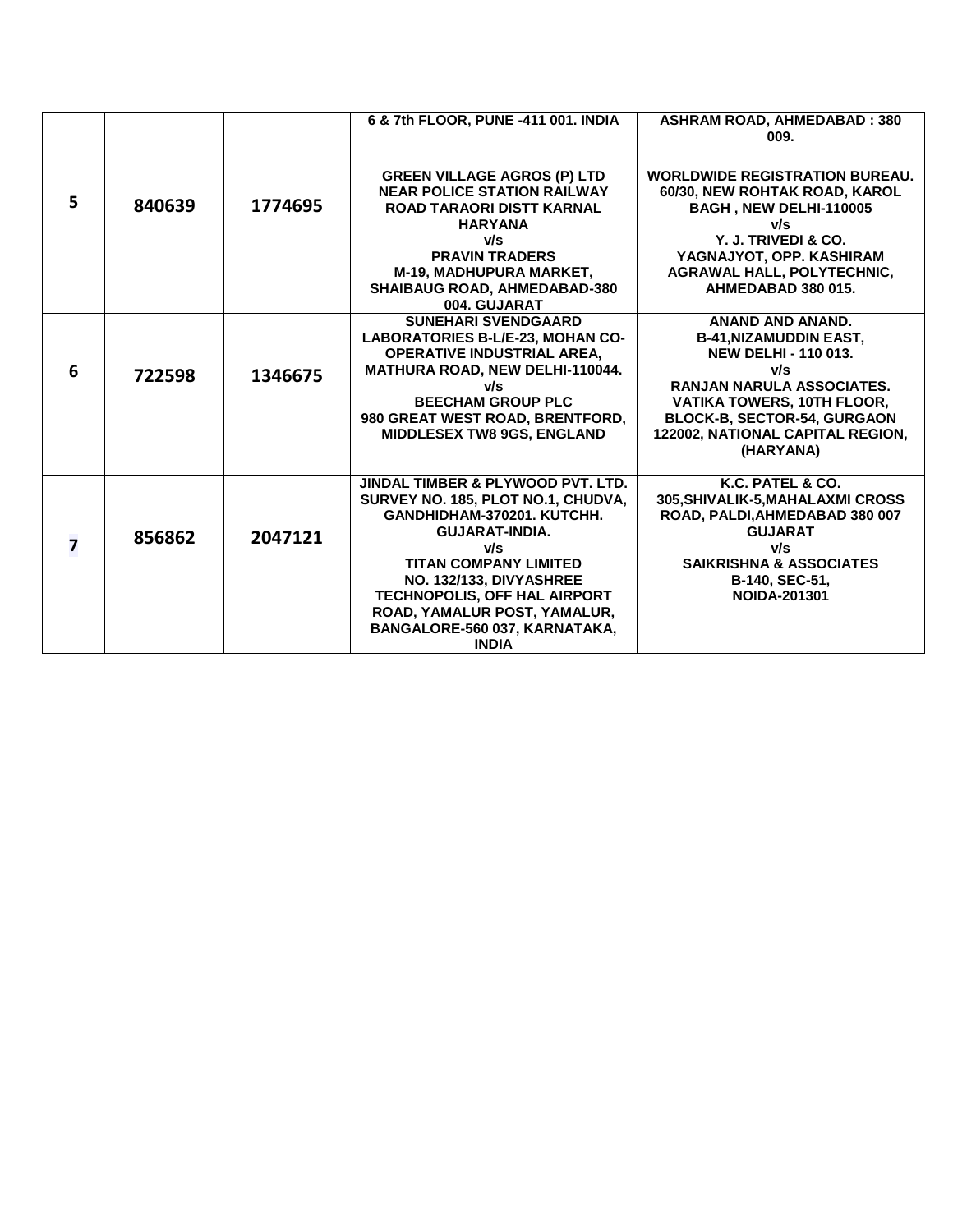



 **011-28031838 011-28032406 Fax no. 28032381**

**GOVERNMENT OF INDIA MINISTRY OF COMMERCE & INDUSTRY Plot No.32, Sector – 14, Dwarka NEW DELHI - 110078.**

### **NAME OF HEARING OFFICER: DR. PRITHPAL KAUR, DEPUTY REGISTRAR**

**TIME: 11:30 AM. DATE: 11/01/2022** 

| S.No                    | <b>OPPOSITION</b><br>NO. | <b>APPLICATION</b><br>NO. | <b>NAME OF PARTIES</b>                                                                                                                                                                                                                                                                     | <b>NAME OF REPRESENTATIVE.</b>                                                                                                                                                                        |
|-------------------------|--------------------------|---------------------------|--------------------------------------------------------------------------------------------------------------------------------------------------------------------------------------------------------------------------------------------------------------------------------------------|-------------------------------------------------------------------------------------------------------------------------------------------------------------------------------------------------------|
| 1                       | 843614                   | 1733481                   | <b>MR. HARISH BATRA</b><br><b>B-362 LOK VIHAR PRITAMPURA</b><br><b>DELHI</b><br>v/s<br>THE H.D. LEE COMPANY, INC.<br>3411 SILVERSIDE ROAD,<br><b>WILMINGTON, DELAWARE 19810,</b><br>U.S.A.                                                                                                 | <b>WORLDWIDE REGISTRATION BUREAU.</b><br>60/30, NEW ROHTAK ROAD, KAROL<br>BAGH.<br><b>NEW DELHI-110005</b><br>v/s<br><b>AZB &amp; PARTNERS</b><br>PLOT NO. A-8 SECTOR-4 NOIDA 201301                  |
| $\overline{2}$          | 772638                   | 1727160                   | <b>TV 18 BROADCAST LIMITED</b><br>503.504 & 507, 5TH<br><b>FLOOR, MERCANTILE HOUSE, 15</b><br><b>KASTOORBA GANDHI MARG, NEW</b><br>DELHI 110001.INDIA<br>v/s<br><b>JATIN VALJI CHHEDA</b><br>9 CHAITANYA, 5TH FLOOR, 112<br>HINDU COLONY, 4TH LANE, DADAR<br>(E)<br><b>MUMBAI - 400004</b> | <b>DUA ASSOCIATES</b><br>202-205, TOLSTOY HOUSE TOLSTOY<br><b>MARG.</b><br><b>NEW DELHI-1</b><br>V/S<br>MANOJ G. MENDA, ADVOCATE.<br>6/7, SORAB BHARUCHA ROAD,<br>COLABA.<br><b>MUMBAI - 400 005.</b> |
| $\overline{\mathbf{3}}$ | 829748                   | 1826071                   | <b>MADAN GOPAL</b><br><b>748 SEC 7-C FARIDABAD</b><br>V/S<br><b>PURI OIL MILLS LTD</b><br><b>302 JYOTI SHIKHAR BUILDING</b><br><b>DISTRICT CENTRE 8 JANAK PURI</b><br><b>NEW DELHI 110058</b>                                                                                              | <b>DELHI REGISTRATION SERVICES</b><br>52, SUKHDEV VIHAR, MATHURA ROAD,<br><b>NEW DELHI-110 025.</b><br>V/S<br><b>LALJI ADVOCATES</b><br>A - 48, (LALJI HOUSE) YOJNA VIHAR,<br>DELHI-110092.           |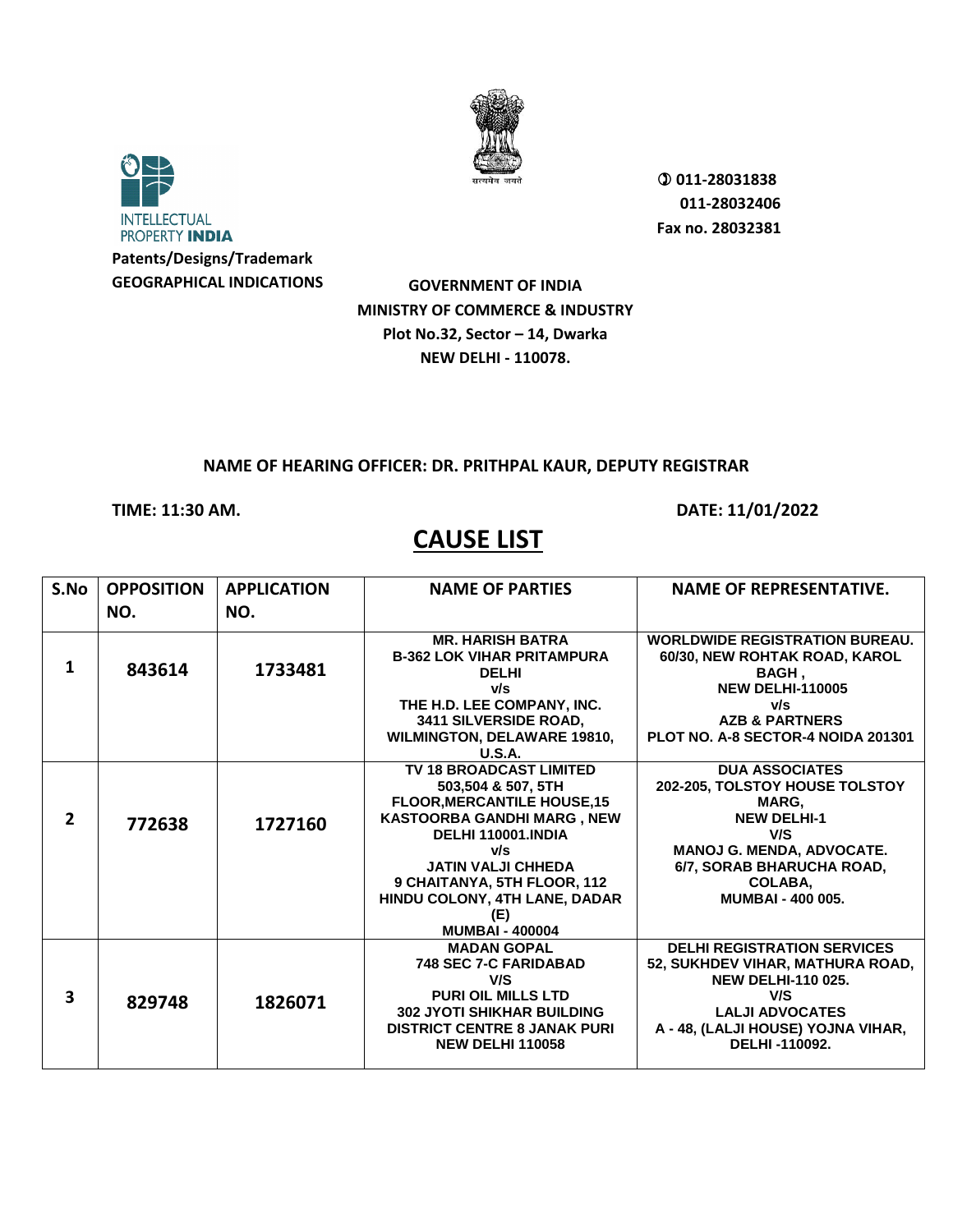|   |        |         | <b>MADAN LAL</b>                         | <b>MANGLA &amp; ASSOCIATES</b>           |
|---|--------|---------|------------------------------------------|------------------------------------------|
|   |        |         | BLOCK NO. NJ-31, SECTOR-3,               | 1961, KATRA SHAHNSHAHI, CHANDNI          |
| 4 | 839907 | 1835453 | <b>BAWANA INDL. PARK, N. DELHI - 110</b> | CHOWK, DELHI - 110 006.                  |
|   |        |         | 039.                                     | v/s                                      |
|   |        |         | v/s                                      | <b>K &amp; S PARTNERS</b>                |
|   |        |         | THE JAY ENGINEERING WORKS LTD.           | 109, SECTOR-44, GURGAON - 122 003,       |
|   |        |         | AND USHA INTERNATIONAL LTD.              | <b>NATIONAL CAPITAL REGION, INDIA</b>    |
|   |        |         | <b>SURYA KIRAN BUILDING 19.</b>          |                                          |
|   |        |         | KASTURBA GANDHI MARG, N.DELHI.           |                                          |
|   |        |         | <b>PARFUMS CHRISTIAN DIOR</b>            | ANAND AND ANAND.                         |
|   |        |         | 33 AVENUE HOCHE, 75008 PARIS,            | <b>B-41, NIZAMUDDIN EAST, NEW DELHI-</b> |
|   |        |         | <b>FRANCE.</b>                           | 110 013.                                 |
| 5 | 844277 | 1845362 | v/s                                      | v/s                                      |
|   |        |         | <b>ADITYA BIRLA RETAIL LIMITED</b>       | <b>TAS &amp; CO.</b>                     |
|   |        |         | 5TH & 6TH FLOORS, SKYLINE ICON           | 1 & 2/19, GANGA, SWASTIK PARK, V.N.      |
|   |        |         | 86/92, NEAR MITTAL INDUSTRIAL            | PURAV MARG, CHEMBUR, MUMBAI -            |
|   |        |         | ESTATE, ANDHERI KURLA ROAD,              | 400 071.                                 |
|   |        |         | ANDHERI (EAST), MUMBAI-400059            |                                          |
|   |        |         |                                          |                                          |
|   |        |         | <b>CHETAN CABLETRONICS PVT. LTD</b>      | <b>LALJI ADVOCATES</b>                   |
|   |        |         | 45, ANGOORI BAGH, DELHI - 110006         | A - 48, (LALJI HOUSE) YOJNA VIHAR,       |
|   |        |         | v/s                                      | DELHI-110092.                            |
| 6 | 951888 | 2487200 | <b>MAHESH CHAND GUPTA</b>                | v/s                                      |
|   |        |         | M/S PUNAM AGENCIES, C - 2/82 - C,        | P. K. ARORA                              |
|   |        |         | LUXMI NIWAS, LAHURABIR,                  | TAJ TRADE MARKS PVT. LTD. 110            |
|   |        |         | VARANASI (U.P.) INDIA.                   | ANAND VRINDAVAN SANJAY PLACE             |
|   |        |         |                                          | AGRA(U.P)                                |
|   |        |         | <b>PARAMOUNT PICTURES</b>                | ALG INDIA LAW OFFICES.                   |
|   |        |         | <b>CORPORATION</b>                       | 30 SIRI FORT ROAD, NEW DELHI-            |
|   |        |         | 5555 MELROSE AVENUE,                     | 110049.                                  |
| 7 | 825795 | 2791546 | HOLLYWOOD, CA 90038, USA                 | v/s                                      |
|   |        |         | v/s                                      | P. K. ARORA                              |
|   |        |         | <b>RAJEEV SUMITRA</b>                    | TAJ TRADE MARKS PVT. LTD, 110            |
|   |        |         | 2691, DR. MUKHERJI NAGAR, DEHLI          | ANAND VRINDAVAN SANJAY PLACE             |
|   |        |         |                                          | AGRA(U.P)                                |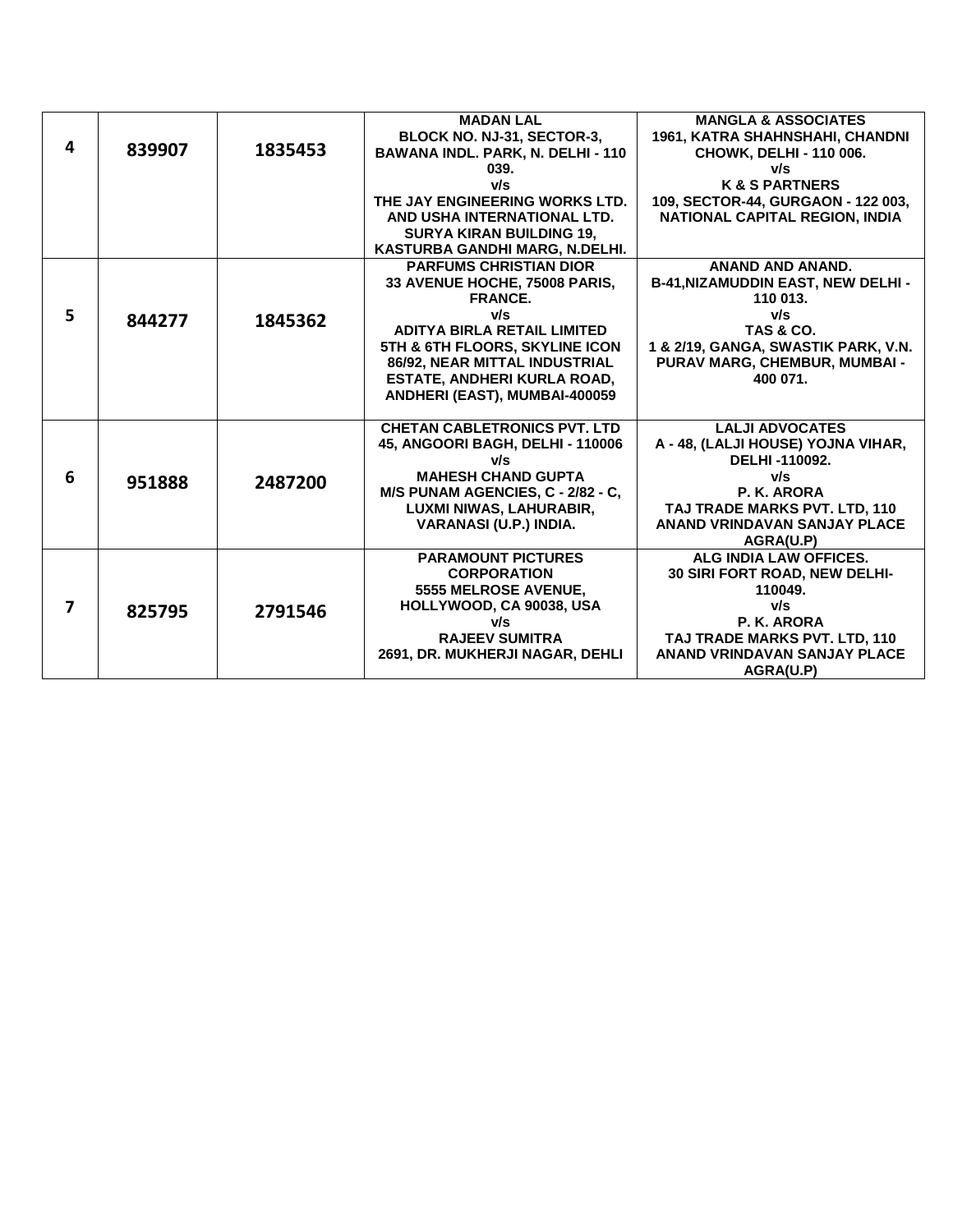



 **011-28031838 011-28032406 Fax no. 28032381**

**GOVERNMENT OF INDIA MINISTRY OF COMMERCE & INDUSTRY Plot No.32, Sector – 14, Dwarka NEW DELHI - 110078.**

## **NAME OF HEARING OFFICER: DR. PRITHPAL KAUR, DEPUTY REGISTRAR**

**TIME: 11:30 AM. DATE: 12/01/2022** 

| S.No         | <b>OPPOSITIO</b> | <b>APPLICATION</b> | <b>NAME OF PARTIES</b>                                                                                                                                                                                                                                             | <b>NAME OF REPRESENTATIVE.</b>                                                                                                                                                                            |
|--------------|------------------|--------------------|--------------------------------------------------------------------------------------------------------------------------------------------------------------------------------------------------------------------------------------------------------------------|-----------------------------------------------------------------------------------------------------------------------------------------------------------------------------------------------------------|
|              | N NO.            | NO.                |                                                                                                                                                                                                                                                                    |                                                                                                                                                                                                           |
| $\mathbf{1}$ | 738133           | 1526865            | <b>S. SANTOKH SINGH</b><br>15-R, MODEL TOWN, LUDHIANA-<br>141002, PB.                                                                                                                                                                                              | <b>MAHTTA &amp; CO.</b><br>43-B, UDHAM SINGH NAGAR,<br>LUDHIANA PUNJAB-141001                                                                                                                             |
|              |                  |                    | v/s<br><b>OMEGA REMEDIES PVT LTD</b>                                                                                                                                                                                                                               | V/S<br><b>ASHOKA TRADE MARKS CO.</b>                                                                                                                                                                      |
|              |                  |                    | <b>NEAR M.I.TC. WORK SHOP MEERUT</b><br><b>ROAD KARNAL</b>                                                                                                                                                                                                         | 4, CENTRAL LANE, BENGALI MARKET,<br><b>NEW DELHI-110 001.</b>                                                                                                                                             |
| $2^{\circ}$  | 819542           | 1526305            | <b>MODERN DAIRIES LIMITED</b><br>POST BOX NO.3, 136 KM B.T. ROAD,<br>KARNAL-132001 HARYANA<br>V/S<br><b>NULIFE PHARMACEUTICALS</b><br>PLOT NO. 63, F-2 BLOCK, M.I.D.C.                                                                                             | L.S. DAVAR & CO.<br>5/1, FIRST FLOOR, KALKAJI<br><b>EXTENSION.,</b><br><b>NEW DELHI - 110 019, INDIA.</b><br>V/S<br><b>FATEHCHAND C. SHAH &amp; CO.</b>                                                   |
|              |                  |                    | PIMPRI PUNE-411018                                                                                                                                                                                                                                                 | "A" AIDUN BUILDING, 5TH FIOOR, 1ST<br>DHOBI TALAO, MUMBAI - 400 002".                                                                                                                                     |
| 3            | 819793           | 1526305            | <b>MODERN DAIRIES LIMITED</b><br>POST BOX NO.3, 136 KM B.T. ROAD,<br>KARNAL-132001 HARYANA<br>V/S<br>SOCIETE DES PRODUITS NESTLE S.A.<br><b>1800 VEVEY, SWITZERLAND</b>                                                                                            | L.S. DAVAR & CO.<br>5/1, FIRST FLOOR, KALKAJI<br><b>EXTENSION.,</b><br><b>NEW DELHI - 110 019, INDIA.</b><br>V/S<br><b>INTTL ADVOCARE.</b><br>F-252, WESTERN AVENUE, SAINIK<br>FARMS.NEW DELHI - 110 062. |
| 4            | 923209           | 2095932            | <b>MIP METRO GROUP INTELLECTUAL</b><br><b>PROPERTY GMBH &amp; CO. KG</b><br><b>METRO STRASSE 1 40235</b><br><b>DUESSELDORF GERMANY</b><br>V/S<br><b>METRO ENGINEERING EQUIPMENTS</b><br>CO.,<br>PB. NO. 5105, NO. 16, KANNUSAMY<br><b>GOUNDER ST, RATHINAPURI,</b> | <b>ANAND AND ANAND.</b><br>B-41, NIZAMUDDIN EAST, NEW DELHI -<br>110 013.<br>V/S<br>L.R. SWAMI CO.<br>NO. 3 PLAYGROUND VIEW STREET,<br>NANDANAM EXTN., CHENNAI - 600 035.                                 |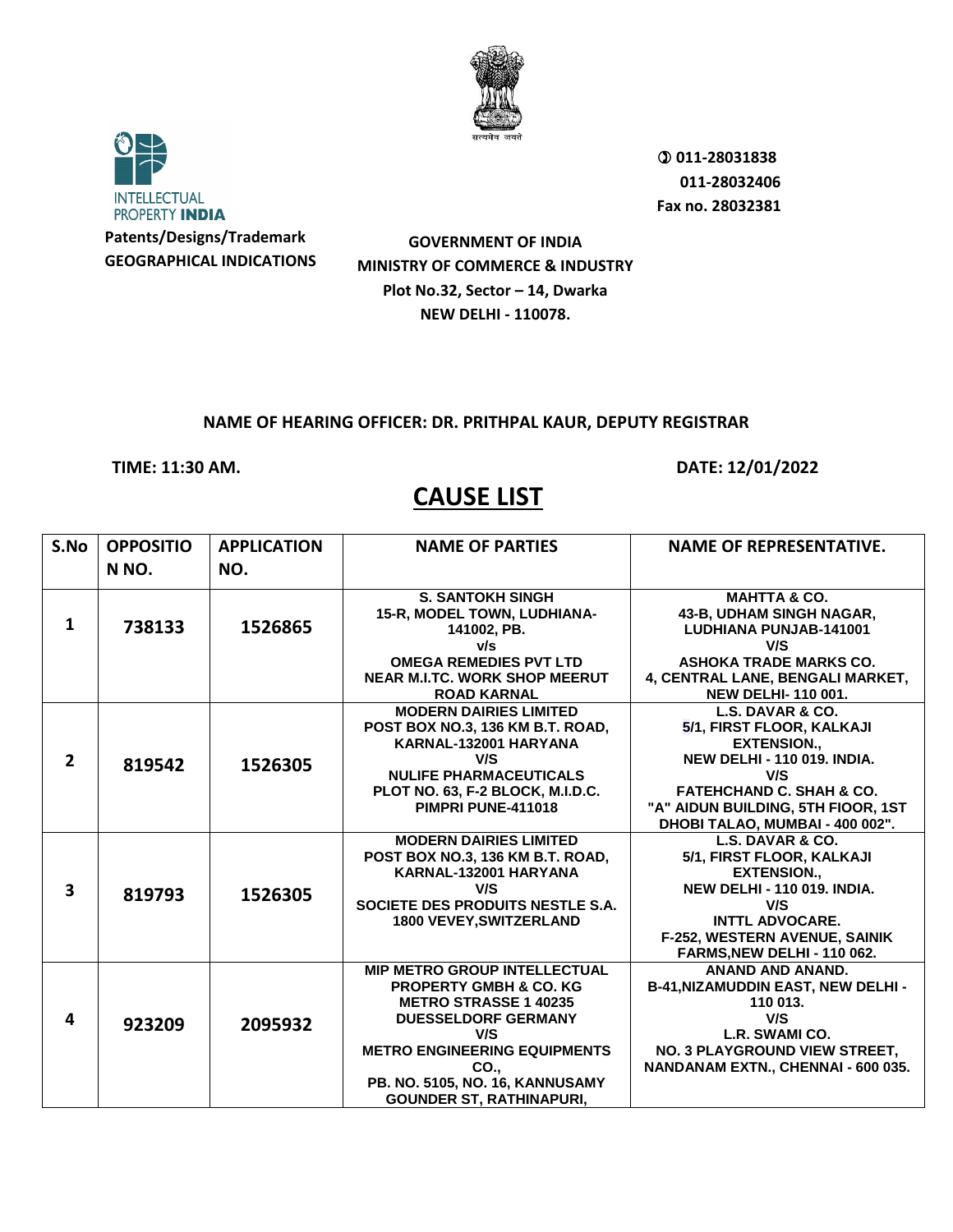|   |        |         | COIMBATORE - 641 027.                  |                                       |
|---|--------|---------|----------------------------------------|---------------------------------------|
|   |        |         |                                        |                                       |
|   |        |         | <b>MIP METRO GROUP INTELLECTUAL</b>    | <b>ANAND AND ANAND.</b>               |
|   |        |         | <b>PROPERTY GMBH &amp; CO. KG</b>      | <b>B-41, NIZAMUDDIN EAST,</b>         |
|   |        |         | <b>METRO STRASSE 1 40235</b>           | <b>NEW DELHI - 110 013.</b>           |
| 5 | 923208 |         | <b>DUESSELDORF GERMANY</b>             | V/S                                   |
|   |        | 2095932 | V/S                                    | L.R. SWAMI CO.                        |
|   |        |         | <b>SENTHIL PIPES,</b>                  | NO. 3 PLAYGROUND VIEW STREET,         |
|   |        |         | 67, CHITTU KOVIL STREET,               | NANDANAM EXTN., CHENNAI - 600 035.    |
|   |        |         | SALEM - 636 001, TAMIL NADU            |                                       |
|   |        |         | <b>ROMSONS SCIENTIFIC AND SURGICAL</b> | P. K. ARORA                           |
|   |        |         | <b>INDUSTRIES (P) LTD.</b>             | TAJ TRADE MARKS PVT. LTD, 110         |
|   |        |         | 63, INDUSTRIAL ESTATE, AGRA (U.P.).    | <b>ANAND VRINDAVAN SANJAY PLACE</b>   |
| 6 | 841233 | 2396191 | v/s                                    | AGRA(U.P)                             |
|   |        |         | <b>MICRO LABS LTD.</b>                 | v/s                                   |
|   |        |         | OFFICT AT NO 27, RACE COURSE           | V. RAVI. ADVOCATE.                    |
|   |        |         | ROAD, BANGALORE-560 001                | AP.1396, 31ST STREET, VI SECTOR, K.K. |
|   |        |         |                                        | NAGAR, CHENNAI - 600 078.             |
|   |        |         | <b>MR. ANIL AGARWAL</b>                | <b>PURI &amp; PURI (ADVOCATES)</b>    |
|   |        |         | UNIT 703, ZHONG MING BLDG, 100,        | 4969/5, IST FLOOR, SIRKIWALAN, (NEAR  |
|   |        |         | LONG KOU XI LU, TIANHE, DIST.          | HAUZ QAZI POLICE STATION) HAUZ        |
| 7 | 874851 | 2172026 | <b>GUANGZHOU CHINA</b>                 | QAZI, DELHI-6                         |
|   |        |         | v/s                                    | v/s                                   |
|   |        |         | <b>FLOWSERVE SANMAR LIMITED</b>        | <b>MOHAN ASSOCIATES.</b>              |
|   |        |         | 9, CATHEDRAL ROAD, CHENNAI- 600        | CEEBROS BUILDING, D - 4, III FLOOR,   |
|   |        |         | 086, STATE OF TAMIL NADU, INDIA        | NO. 11, CENETOPH ROAD, TEYNAMPET,     |
|   |        |         |                                        | <b>CHENNAI - 600 018, TAMIL NADU</b>  |
|   |        |         |                                        |                                       |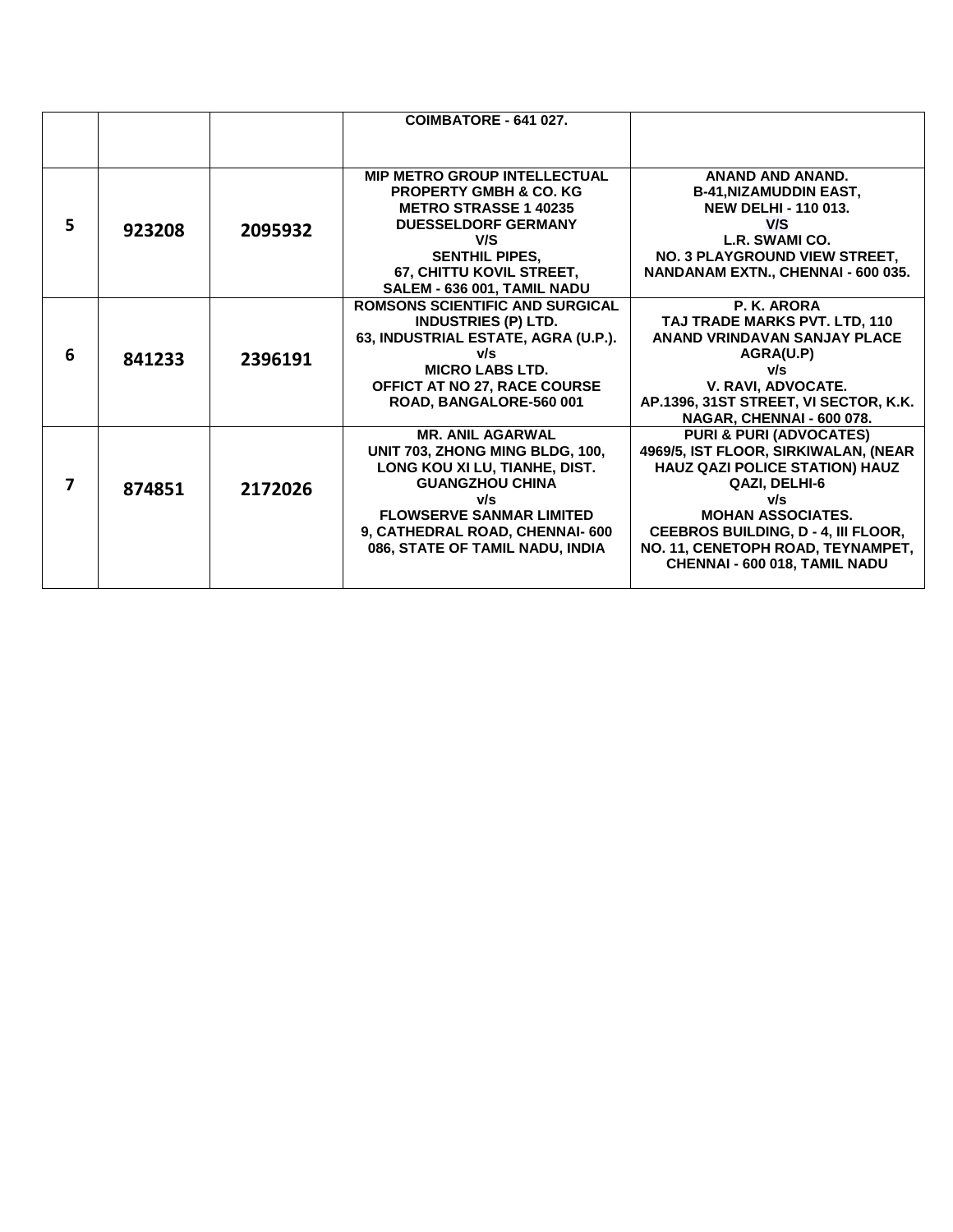



 **011-28031838 011-28032406 Fax no. 28032381**

**Patents/Designs/Trademark GEOGRAPHICAL INDICATIONS**

**GOVERNMENT OF INDIA MINISTRY OF COMMERCE & INDUSTRY Plot No.32, Sector – 14, Dwarka NEW DELHI - 110078.**

## **NAME OF HEARING OFFICER: DR. PRITHPAL KAUR, DEPUTY REGISTRAR**

## **TIME: 11:30 AM. DATE: 17/01/2022**

| S.No                    | <b>OPPOSITION</b> | <b>APPLICATION</b> | <b>NAME OF PARTIES</b>                                                                                                                                                                                                                                                                                 | <b>NAME OF REPRESENTATIVE.</b>                                                                                                                                                                                                                                      |
|-------------------------|-------------------|--------------------|--------------------------------------------------------------------------------------------------------------------------------------------------------------------------------------------------------------------------------------------------------------------------------------------------------|---------------------------------------------------------------------------------------------------------------------------------------------------------------------------------------------------------------------------------------------------------------------|
|                         | NO.               | NO.                |                                                                                                                                                                                                                                                                                                        |                                                                                                                                                                                                                                                                     |
| 1                       | 922848            | 2095932            | <b>MIP METRO GROUP INTELLECTUAL</b><br><b>PROPERTY GMBH &amp; CO. KG</b><br><b>METRO STRASSE 1 40235</b><br><b>DUESSELDORF GERMANY</b><br>V/S<br>ALKEM LABORATORIES LTD.<br>"ALKEM HOUSE", DEVASHISH, ADJ. TO<br><b>MATULYA CENTRE, SENAPATI BAPAT</b><br><b>MARG, LOWER PAREL, MUMBAI-400</b><br>013. | <b>ANAND AND ANAND.</b><br><b>B-41, NIZAMUDDIN EAST, NEW DELHI-</b><br>110 013.<br>V/S<br><b>VISHESH AND ASSOCIATES</b><br>301/302, A-WING, 3RD FLOOR,<br><b>SHAHEEN CHAMBERS, DAWOOD</b><br><b>BAUG, OPP. PEARL HERITAGE,</b><br>ANDHERI (WEST), MUMBAI - 400 058. |
| $\overline{2}$          | 771248            | 1700339            | <b>GARDEN CARE INDUSTRIES</b><br>DHOGRI ROAD, DHOGRI, JALANDHAR -<br><b>144 025.PUNJAB</b><br>V/S<br><b>WATKINS MAYOR ENTERPRISES</b><br><b>NEHRU GARDEN ROAD,</b><br>JALANDHAR-144 001, (PB.)                                                                                                         | <b>BAJAJ REGISTRATION SERVICE</b><br>193, CIVIL LINES, 1ST FLOOR, SANJAY<br><b>GANDHI MRKT. BMC CHOWK,</b><br>JALANDHAR-144001, PUNJAB.<br>V/S<br><b>MAHTTA &amp; CO.</b><br>43 - B/3, MAHTTA HOUSE, UDHAM<br>SINGH NAGAR, LUDHIANA - 141 001,<br>(PUNJAB).         |
| $\overline{\mathbf{3}}$ | 817537            | 1704921            | <b>AVTAR SINGH</b><br><b>GEHRI MANDI, RLY. STATION</b><br><b>JANDIALA DISTT. AMRITSAR PUNJAB</b><br>V/S<br><b>SONALIKA AGRICULTURE INDUSTRIES</b><br>INDUSTRIAL ESTATE, JALLANDHAR<br>ROAD, HOSIARPUR-146001, PUNJAB.                                                                                  | D. K. HANDA & CO.<br><b>B - XVIII 17-18, PURIAN MOHALLA,</b><br><b>BATALA - 143 505 (PUNJAB).</b><br>V/S<br><b>WORLDWIDE REGISTRATION BUREAU.</b><br>60/30. NEW ROHTAK ROAD, KAROL<br>BAGH, NEW DELHI-110005                                                        |
| 4                       | 929344            | 2170214            | <b>ASHOK BANSAL</b><br>PHUL ROAD, RAMPURA PHUL, DISTT.<br><b>BATHINDA, PUNJAB</b><br>V/S                                                                                                                                                                                                               | <b>SHARMA &amp; ASSOCIATES.</b><br>8, NEW KITCHLU NAGAR, LANE,<br>LUDHIANA -141 001. (PB.).<br>V/S                                                                                                                                                                  |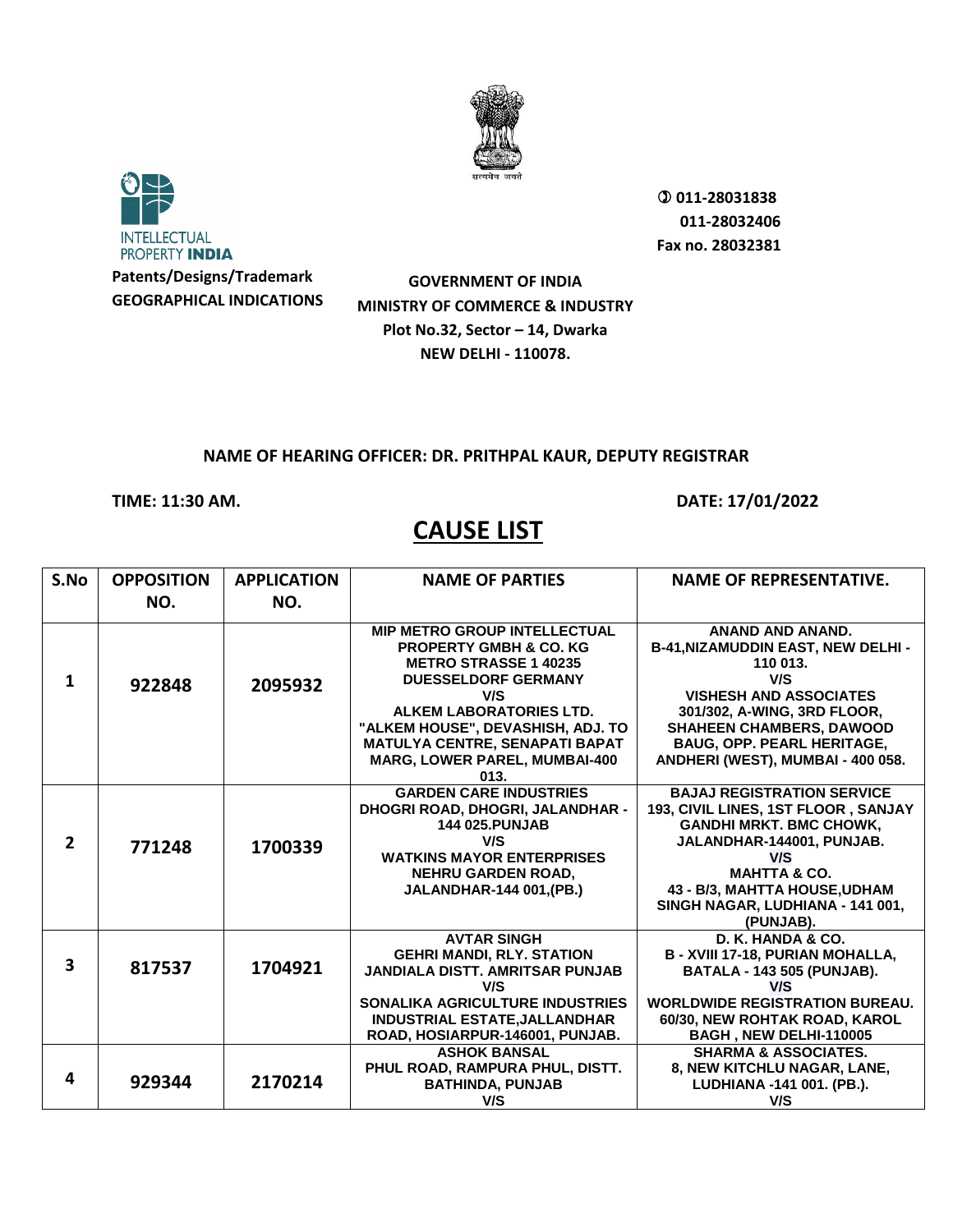|                |        |         | HIND ENGINEERING WORKS (REGD.)          | S. HANDA & CO.                          |
|----------------|--------|---------|-----------------------------------------|-----------------------------------------|
|                |        |         | HIND ROAD, INDUSTRIAL AREA,             | B-18, PURIAN MOHALLA, BATALA - 143      |
|                |        |         | JALANDHAR-144004 (PUNJAB)               | 505, (PUNJAB).                          |
|                |        |         | <b>ASHOK KUMAR BANSAL</b>               | <b>SHARMA &amp; ASSOCIATES.</b>         |
|                |        |         | PHUL ROAD RAMPURA PHUL 151103           |                                         |
|                |        |         |                                         | 8, NEW KITCHLU NAGAR, LANE,             |
|                |        |         | <b>DISTT BHATINDA</b>                   | LUDHIANA -141 001. (PB.).               |
| 5              | 982806 | 2638376 | V/S                                     | V/S                                     |
|                |        |         | HIND ENGINEERING WORKS (REGD.)          | S. HANDA & CO.                          |
|                |        |         | POST BOX NO. 421, HIND ROAD,            | B-XVIII/18                              |
|                |        |         | INDUSTRIAL AREA, JALANDHAR-             | <b>PURIAN MOHALLA</b>                   |
|                |        |         | <b>144004 (PUNJAB)</b>                  | <b>BATALA 143505 (PB)</b>               |
|                |        |         |                                         |                                         |
|                |        |         | <b>CHETAN CABLETRONICS PVT. LTD</b>     | <b>LALJI ADVOCATES</b>                  |
| 6              |        |         | 45, ANGOORI BAGH, DELHI - 110006        | A - 48, (LALJI HOUSE) YOJNA VIHAR,      |
|                | 958061 | 2487192 | v/s                                     | DELHI-110092.                           |
|                |        |         | <b>MAHESH CHANDRA GUPTA</b>             | V/S                                     |
|                |        |         | C-2/82-C, LUXMI NIWAS, LAHURABIR,       | P. K. ARORA                             |
|                |        |         | <b>VARANASI (U.P.) INDIA.</b>           | <b>B-62/4, KESHAV KUNJ PRATAP NAGAR</b> |
|                |        |         |                                         | <b>AGRA-10.</b>                         |
|                |        |         | <b>RICH PRODUCTS CORPORATION</b>        | <b>REMFRY AND SAGAR</b>                 |
|                |        | 2458505 | ONE ROBERT RICH WAY, BUFFALO,           | <b>REMFRY HOUSE, AT THE MILLENNIUM</b>  |
|                |        |         | <b>NEW YORK 14213, UNITED STATES OF</b> | PLAZA, SECTOR - 27, GURGAON - 22        |
| $\overline{ }$ | 869790 |         | <b>AMERICA</b>                          | 002.                                    |
|                |        |         | v/s                                     | v/s                                     |
|                |        |         | <b>DART INDUSTRIES INC.</b>             | ANAND AND ANAND.                        |
|                |        |         | <b>14901 S. ORANGE BLOSSOM TRAIL.</b>   | <b>B-41, NIZAMUDDIN EAST,</b>           |
|                |        |         | ORLANDO FLORIDA 32837, USA              | <b>NEW DELHI - 110 013.</b>             |
|                |        |         |                                         |                                         |
|                |        |         | <b>ABHISHEK KANTHRIYA</b>               | <b>KRISHNA TRADE MARK BUREAU</b>        |
|                |        |         | HOUSE N. 852/A-1, SATYAM COLONY,        | SA-17/130 M-M-3 (M.I.G.-3) ASHOK        |
|                |        |         | NEAR BRAMAH KUMARI ASHRAM,              | <b>VIHAR COLONY PHASE-II PAHARIA</b>    |
| 8              | 847111 | 2679797 | <b>OUTSIDE BADA GAON GATE, JHANSI,</b>  | <b>VARANASI U.P</b>                     |
|                |        |         | <b>UP</b>                               | v/s                                     |
|                |        |         | v/s                                     | P. K. ARORA                             |
|                |        |         | <b>SABUN OUDYOGIC UTPADAN</b>           | TAJ TRADE MARKS PVT. LTD, 110           |
|                |        |         | SAHAKARI SAMITI LTD.                    | ANAND VRINDAVAN SANJAY PLACE            |
|                |        |         | <b>C-15, INDUSTRIAL ESTATE,</b>         | AGRA(U.P)                               |
|                |        |         | SHAHAJALPUR, SHIKOHABAD, DISTT          |                                         |
|                |        |         | <b>FIROZABAD [U.P.]</b>                 |                                         |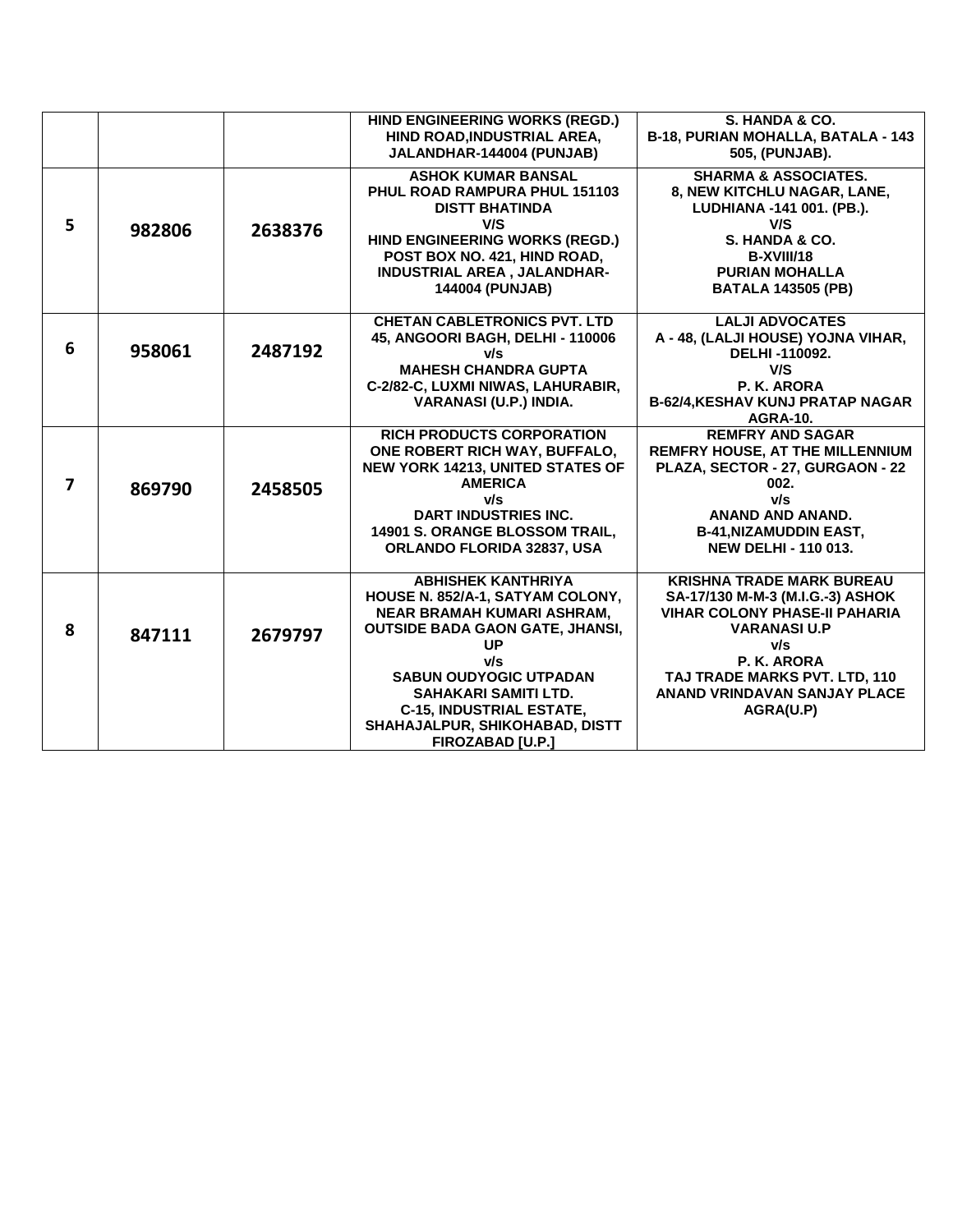



 **011-28031838 011-28032406 Fax no. 28032381**

**GOVERNMENT OF INDIA MINISTRY OF COMMERCE & INDUSTRY Plot No.32, Sector – 14, Dwarka NEW DELHI - 110078.**

## **NAME OF HEARING OFFICER: DR. PRITHPAL KAUR, DEPUTY REGISTRAR**

## **TIME: 11:30 AM. DATE:18/01/2022**

| S. No                   | <b>OPPOSITION</b> | <b>APPLICATION</b> | <b>NAME OF PARTIES</b>                  | <b>NAME OF REPRESENTATIVE.</b>                  |
|-------------------------|-------------------|--------------------|-----------------------------------------|-------------------------------------------------|
|                         | NO.               | NO.                |                                         |                                                 |
|                         |                   |                    | <b>SUNITA RANI</b>                      | S.S. RANA & CO.                                 |
|                         |                   |                    | 33123, WARD .26, STREET NO. 9,          | 317, LAWYERS CHAMBERS, HIGH                     |
| 1                       | 829893            | 1864443            | PARTAP NAGAR, BATHINDA-151005,          | <b>COURT OF DELHI, NEW DELHI - 110</b>          |
|                         |                   |                    | <b>PUNJAB</b>                           | 003.                                            |
|                         |                   |                    | v/s                                     | v/s                                             |
|                         |                   |                    | <b>HINDUSTAN PETROLEUM</b>              | R.K. DEWAN & CO.                                |
|                         |                   |                    | <b>CORPORATION LTD</b>                  | PODAR CHAMBERS, S.A. BRELVI                     |
|                         |                   |                    | PETROLEUM HOUSE, 17, JAMSHEDJI          | ROAD, FORT, MUMBAI - 400 001.                   |
|                         |                   |                    | TATA ROAD, MUMBAI 400 020               |                                                 |
|                         |                   |                    | <b>MR. HARISH BATRA</b>                 | <b>WORLDWIDE REGISTRATION BUREAU.</b>           |
| $\overline{2}$          |                   |                    | <b>B-362 LOK VIHAR PRITAMPURA DELHI</b> | 60/30, NEW ROHTAK ROAD, KAROL                   |
|                         | 824633            | 1733460            | v/s                                     | BAGH, NEW DELHI-110005                          |
|                         |                   |                    | THE H.D. LEE COMPANY, INC               | v/s                                             |
|                         |                   |                    | 3411 SILVERSIDE ROAD,                   | <b>AZB &amp; PARTNERS</b>                       |
|                         |                   |                    | <b>WILMINGTON, DELWARE 19810</b>        | PLOT NO. A-8 SECTOR-4 NOIDA 201301              |
|                         |                   |                    | <b>AKUMS DRUGS &amp;</b>                | D K LALWANI & CO.                               |
|                         |                   |                    | <b>PHARMACEUTICALS LTD.,</b>            | 403, SHAKUNTALA BUILDING, 59,                   |
|                         |                   |                    | 304, MOHAN PLACE, LSC, BLOCK-C          | <b>NEHRU PALCE</b>                              |
| $\overline{\mathbf{3}}$ | 752780            | 1533417            | SARASWATI VIHAR, DELHI - 110 034.       | <b>NEW DELHI-110019</b>                         |
|                         |                   |                    | v/s                                     | V/S                                             |
|                         |                   |                    | <b>FRESENIUS KABI AB</b>                | <b>JEHANGIR GULABBHAI &amp; BILIMORIA &amp;</b> |
|                         |                   |                    | <b>FRIEDERCHSTRASSE 2-6 60323</b>       | DARUWALLA.                                      |
|                         |                   |                    | <b>FRANKFURT</b>                        | <b>RAJABAHADUR MANSION, 20,</b>                 |
|                         |                   |                    |                                         | AMBALAL DOSHI MARG, (HAMAM                      |
|                         |                   |                    |                                         | STREET), FORT,                                  |
|                         |                   |                    |                                         | <b>MUMBAI - 400 023.</b>                        |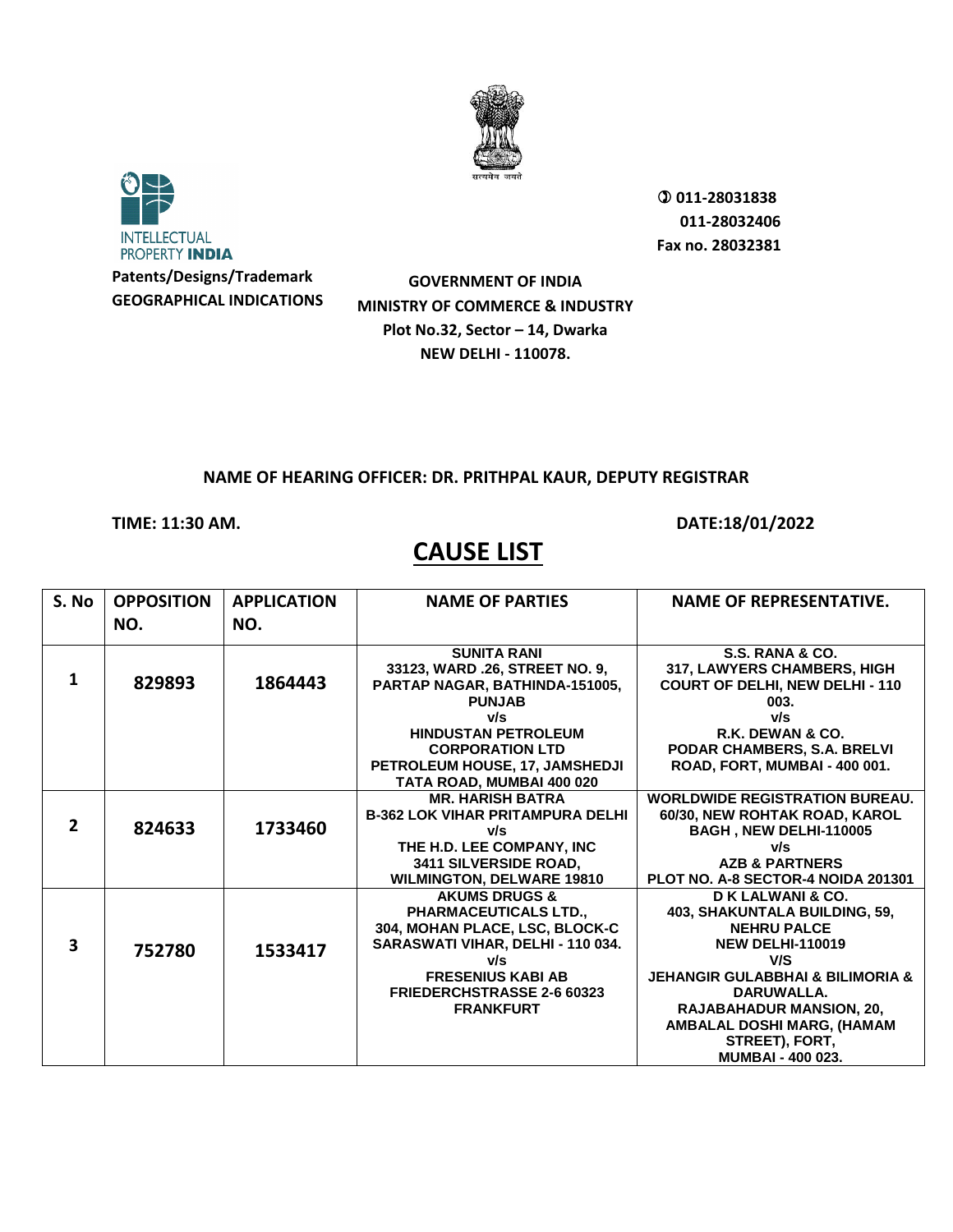|   |        |         | <b>FMI LIMITED</b>                   | R.K. DEWAN & CO.                         |
|---|--------|---------|--------------------------------------|------------------------------------------|
|   |        |         | <b>FEROZEPORE ROAD, LUDHIANA-141</b> | PODAR CHAMBERS, S.A. BRELVI              |
| 4 | 749308 | 1447115 | 001.                                 | ROAD, FORT, MUMBAI - 400 001.            |
|   |        |         | V/S                                  | V/S                                      |
|   |        |         | <b>NEW WAVE INDUSTRIES</b>           | <b>ANAND AND ANAND.</b>                  |
|   |        |         | <b>HOSHIARPUR ROAD JALANDHAR</b>     | <b>B-41, NIZAMUDDIN EAST, NEW DELHI-</b> |
|   |        |         |                                      | 110 013.                                 |
|   |        |         |                                      |                                          |
|   |        |         | <b>OMRON CORPORATION</b>             | <b>REMFRY &amp; SAGAR</b>                |
|   |        |         | <b>801 MINAMIFUDODO-CHO</b>          | MILLENIUM PLAZA, SECTOR 27,              |
|   |        |         | HORIKAWAHIGASHIIRU SHIOKOJI          | <b>GURGAON-122002.</b>                   |
| 5 | 861842 | 2257694 | DORI SHIMOGYO KU KYOTO SHI           | V/S                                      |
|   |        |         | KYOTO 600-8530 JAPAN                 | SUBHASHCHANDRA.V. PUROHIT                |
|   |        |         | V/S                                  | 23, ANURADAHA SOCIETY, JIVRAJ            |
|   |        |         | <b>GUJARAT TERCE LABORATORIES</b>    | PARK, AHMEDABAD-380051                   |
|   |        |         | <b>LTD</b>                           |                                          |
|   |        |         | 122/2, RAVI ESTATE,                  |                                          |
|   |        |         | <b>BILESHWARPURA, DIST</b>           |                                          |
|   |        |         | <b>GANDHINAGAR</b>                   |                                          |
|   |        |         | <b>SMT. PREM LATA</b>                | <b>BACHAN LEGAL CONSULTANTS (P)</b>      |
| 6 |        |         | 413-C WARE HOUSE JAMMU 180004        | LTD.                                     |
|   | 836397 | 2553940 | <b>JAMMU &amp; KASHMIR</b>           | 2337, DHARAMPURA, CHAWRI BAZAR,          |
|   |        |         | V/S                                  | DELHI - 110 006.                         |
|   |        |         | <b>AMIR BIRI FACTORY</b>             | V/S                                      |
|   |        |         | <b>VILLAGE-</b>                      | <b>SURESH &amp; CO.</b>                  |
|   |        |         | BHULKI, P.O.DOMOHANA, DIST.UTTAR     | <b>11 PRABHA KUNJ PLOTNO 498 24TH</b>    |
|   |        |         | <b>DINAJPUR, WEST BENGAL</b>         | ROAD KHAR (WEST) MUMBAI-400052.          |
|   |        |         |                                      |                                          |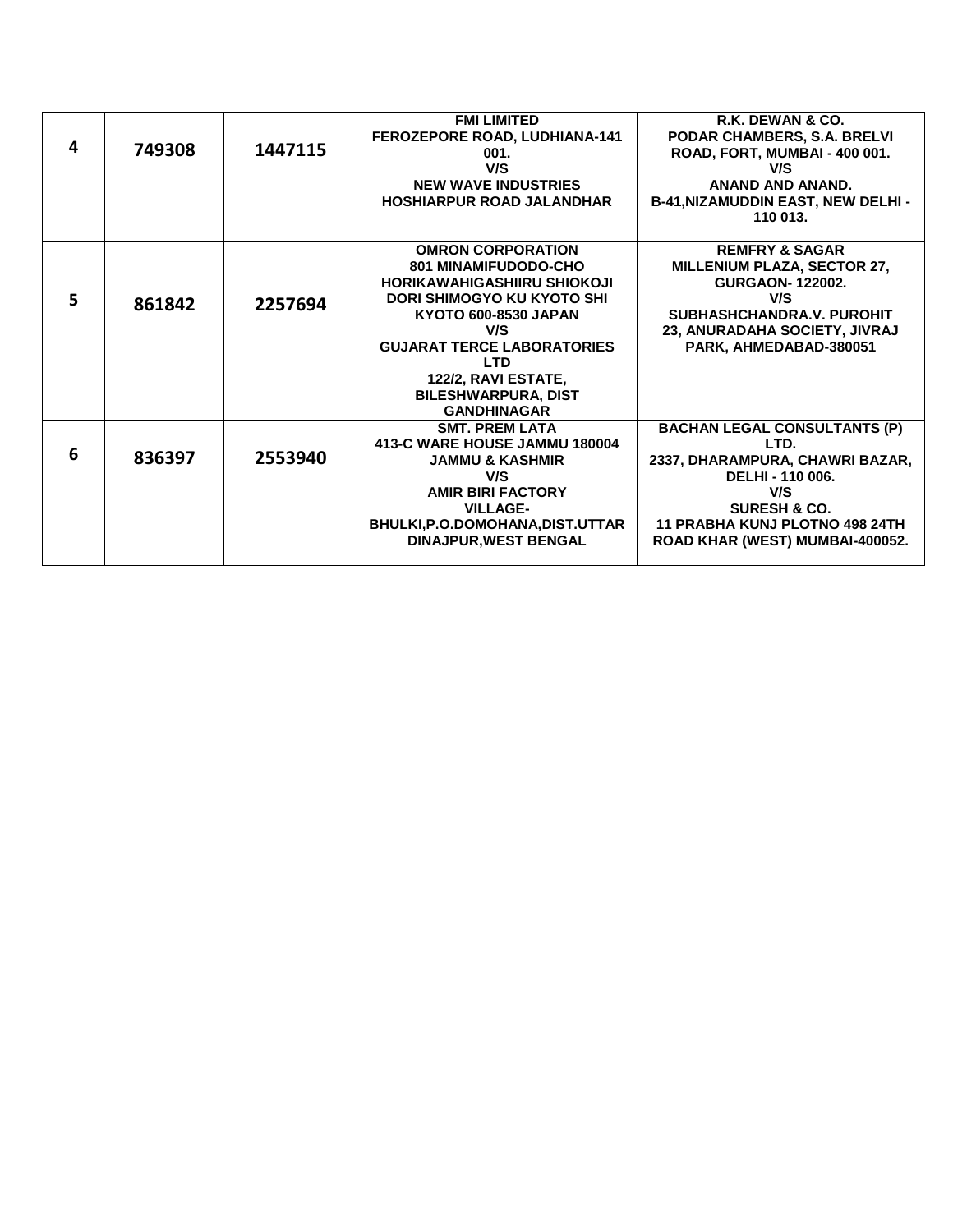



 **011-28031838 011-28032406 Fax no. 28032381**

**GOVERNMENT OF INDIA MINISTRY OF COMMERCE & INDUSTRY Plot No.32, Sector – 14, Dwarka NEW DELHI - 110078.**

## **NAME OF HEARING OFFICER: DR. PRITHPAL KAUR, DEPUTY REGISTRAR**

**TIME: 11:30 AM. DATE: 19/01/2022** 

| S. No                   | <b>OPPOSITION</b><br>NO. | <b>APPLICATION</b><br>NO. | <b>NAME OF PARTIES</b>                                                                                                                                                                                                                                                    | <b>NAME OF REPRESENTATIVE.</b>                                                                                                                                                                                                                                    |
|-------------------------|--------------------------|---------------------------|---------------------------------------------------------------------------------------------------------------------------------------------------------------------------------------------------------------------------------------------------------------------------|-------------------------------------------------------------------------------------------------------------------------------------------------------------------------------------------------------------------------------------------------------------------|
| 1                       | 959454                   | 2568729                   | <b>ASHOK AGARWAL</b><br>D-289, GALI NO-5, MANGAL<br><b>BAZAR, SANGAM VIHAR, NEW</b><br><b>DELHI-110062</b><br>v/s<br><b>AGRA CHEMICAL WORKS</b><br>4/128 A, NALA HING KI MANDI,<br><b>AGRA, UP</b>                                                                        | <b>S.SINGH &amp; ASSOCIATES</b><br>213, 3RD FLOOR PARMANAND<br><b>COLONY, DR. MUKHERJEE NAGAR</b><br>DELHI-9<br>v/s<br>P. K. ARORA<br>TAJ TRADE MARKS PVT. LTD, 110<br>ANAND VRINDAVAN SANJAY PLACE<br>AGRA(U.P)                                                  |
| $\overline{2}$          | 930085                   | 3526618                   | <b>PARMOD KUMAR</b><br>C/O-J.S.R. TRADING COMPANY,<br><b>GEETA MANDIR ROAD, PANIPAT</b><br>132103, HR<br>v/s<br><b>RELIANCE INDUSTRIES LIMITED</b><br><b>MAKER CHAMBER- IV, 3RD</b><br>FLOOR, LEGAL DEPARTMENT,<br>222, NARIMAN POINT, POST BOX-<br>1171 MUMBAI-400 021.  | <b>BIZBRINY</b><br>15E, POCKET 2, M.I.G. FLATS, MAYUR<br>VIHAR, PHASE-3, NEW DELHI 110096<br>v/s<br><b>RELIANCE INDUSTRIES LIMITED</b><br><b>MAKER CHAMBER-IV, 3RD FLOOR,</b><br><b>LEGAL DEPARTMENT, 222, NARIMAN</b><br>POINT, POST BOX-1171 MUMBAI-400<br>021. |
| $\overline{\mathbf{3}}$ | 901350                   | 3568398                   | <b>DAVINDER SINGH BEDI</b><br>156, NEW GANDHI NAGAR, OPP.<br>TEHSIL GHAZIABAD, UTTAR<br><b>PRADESH-201001</b><br>v/s<br><b>EXCELL IMPEX (GUJARAT)</b><br><b>PRIVATE LIMITED</b><br>PLOT NO. 12/A, ULARIA<br><b>INDUSTRIAL AREA, SANAND</b><br>SARKHEJ HIGHWAY, SANATHAL - | <b>LOKESH KUMAR AGGARWAL</b><br>B-101, B.G.S. BLOCK, TIS HAZARI,<br><b>DELHI-110054</b><br>v/s<br>K.C. PATEL & CO.<br><b>305, SHIVALIK-5, MAHALAXMI CROSS</b><br>ROAD, PALDI, AHMEDABAD 380 007<br><b>GUJARAT</b>                                                 |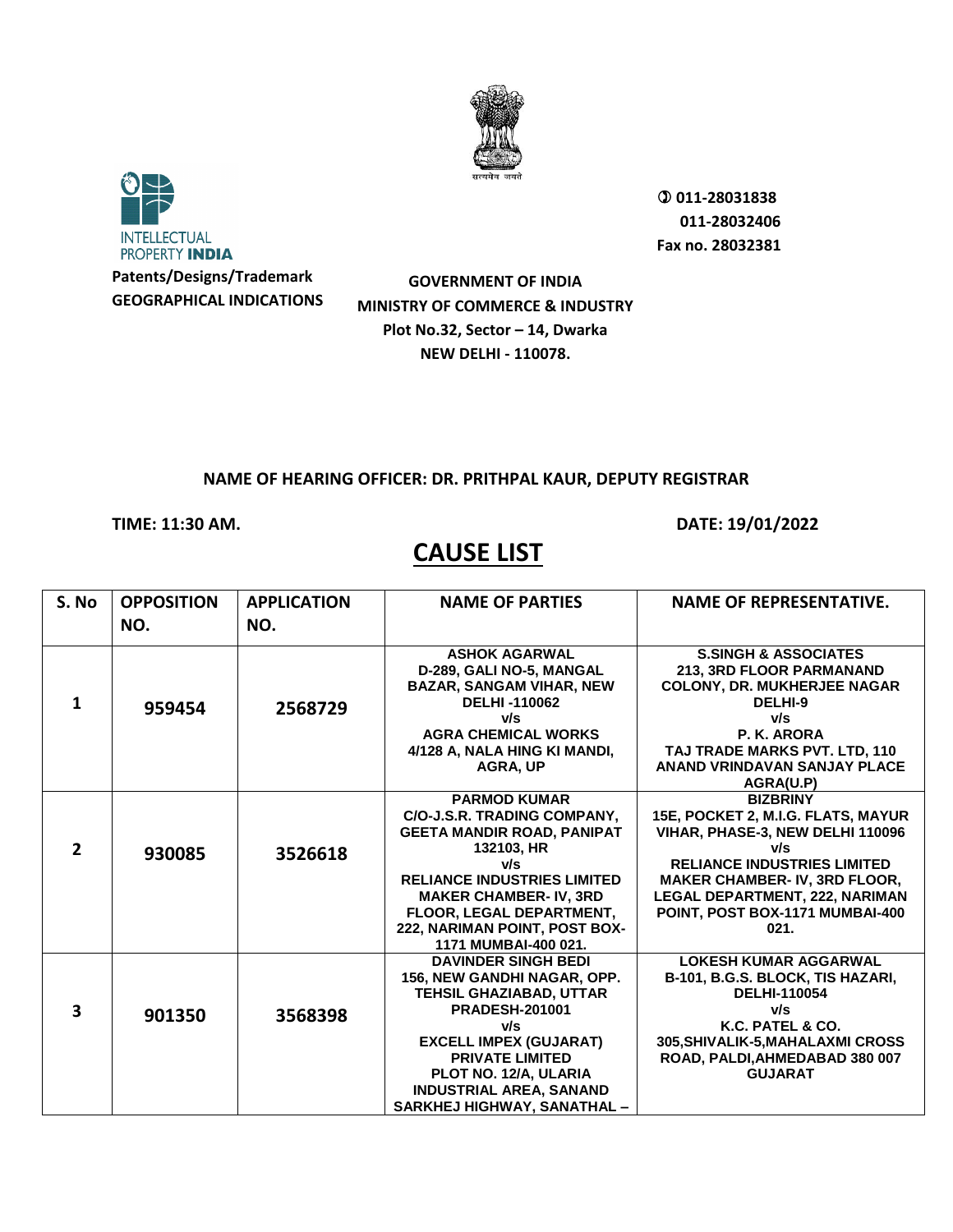|    |        |         | AHMEDABAD, GUJARAT - INDIA.                                                                                                                                                                                                                                                  |                                                                                                                                                                                                                                           |
|----|--------|---------|------------------------------------------------------------------------------------------------------------------------------------------------------------------------------------------------------------------------------------------------------------------------------|-------------------------------------------------------------------------------------------------------------------------------------------------------------------------------------------------------------------------------------------|
|    |        |         |                                                                                                                                                                                                                                                                              |                                                                                                                                                                                                                                           |
| 4  | 913438 | 3587624 | <b>MAYANK SEHGAL</b><br><b>H-5, SANDESH</b><br>NAGAR, KANKHAL, HARIDWAR -<br>249408<br>v/s<br>ALLIED BLENDERS AND<br><b>DISTILLERS PRIVATE LIMITED</b><br>394/C, GROUND FLOOR,<br><b>LAMINGTON CHAMBERS,</b><br><b>LAMINGTON ROAD, MUMBAI-</b><br>400004, MAHARASHTRA, INDIA | <b>VANCHINATHAN</b><br><b>NO 6, DHANAMMAL STREET</b><br><b>SPURTANK ROAD CHETPET CHENNAI</b><br>$-600031$<br>v/s<br><b>ALTACIT GLOBAL</b><br>SHED NO. C2-A, THIRU-VI-KA<br><b>INDUSTRIAL ESTATE, GUINDY,</b><br><b>CHENNAI - 600 032.</b> |
| 5. | 890260 | 3454141 | <b>RACHNA TRADERS</b><br>UNIT NO 19 & 19 A, BESTECH<br><b>BUSINESS TOWER, SECTOR-48,</b><br>SOHNA ROAD, GURGAON-122002<br>(HARIYANA) INDIA<br>v/s<br>S.K. INDUSTRIES PVT LTD.<br>11/2A, PUSA ROAD,<br><b>NEW DELHI-110 005</b>                                               | <b>TARANPREET SINGH</b><br><b>2/12 RAMESH NAGAR</b><br><b>NEW DELHI-15</b><br>v/s<br><b>BANSAL &amp; COMPANY</b><br>210, JOP PLAZA, {OPP MC DONALD"S}<br>P-2, SECTOR-18, NOIDA-201 301, NCR<br>DELHI. INDIA.                              |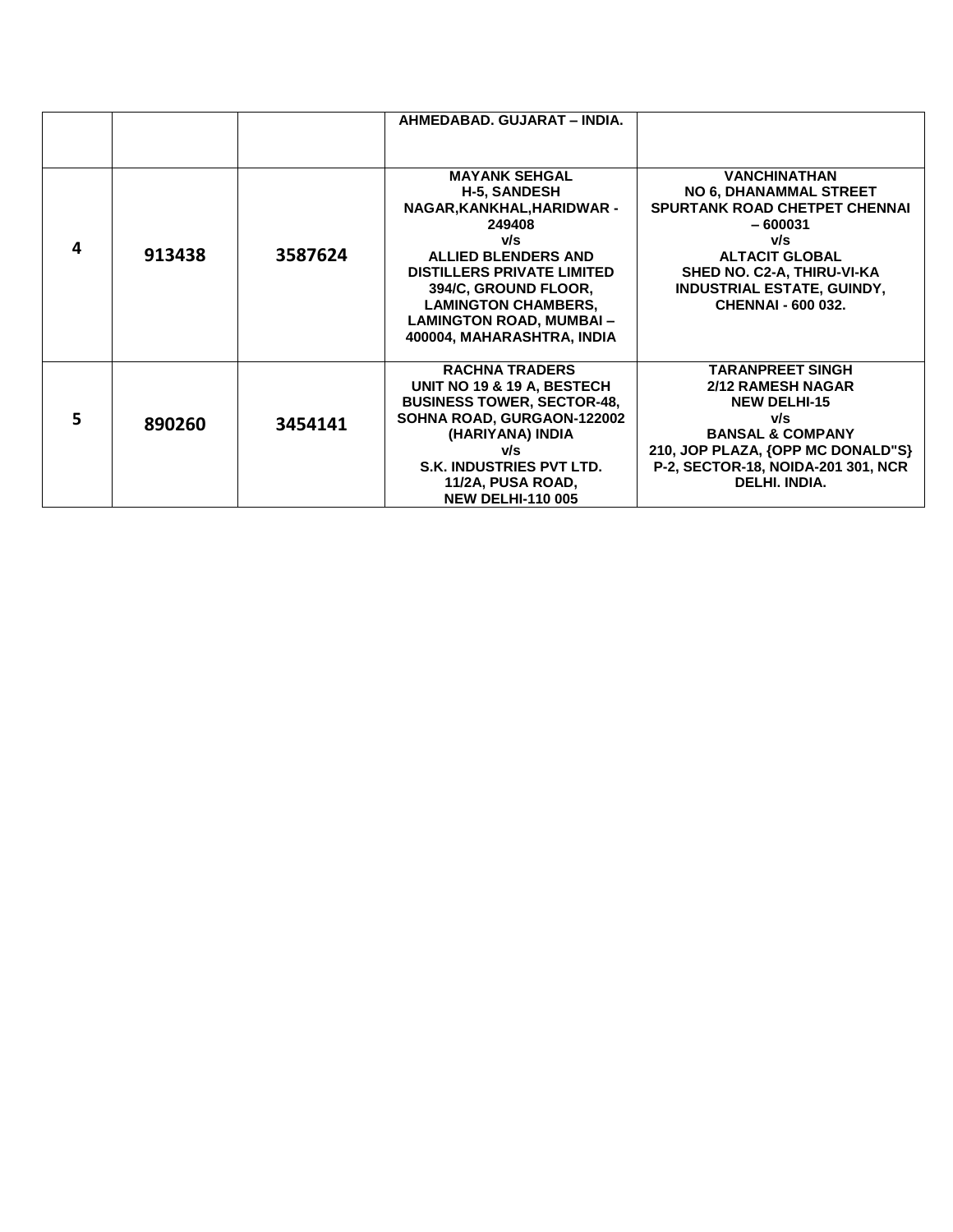



 **011-28031838 011-28032406 Fax no. 28032381**

**GOVERNMENT OF INDIA MINISTRY OF COMMERCE & INDUSTRY Plot No.32, Sector – 14, Dwarka NEW DELHI - 110078.**

### **NAME OF HEARING OFFICER: DR. PRITHPAL KAUR, DEPUTY REGISTRAR**

**TIME: 11:30 AM. DATE: 20/01/2022** 

| S. No        | <b>OPPOSITION</b><br>NO. | <b>APPLICATION</b><br>NO. | <b>NAME OF PARTIES</b>                                                                                                                                                                                                                      | <b>NAME OF REPRESENTATIVE.</b>                                                                                                                                                                                                |
|--------------|--------------------------|---------------------------|---------------------------------------------------------------------------------------------------------------------------------------------------------------------------------------------------------------------------------------------|-------------------------------------------------------------------------------------------------------------------------------------------------------------------------------------------------------------------------------|
| 1            | 847325                   | 2501133                   | <b>NADIA SINGH BAHL</b><br><b>18 SATYA NIKETAN 3RD FLOOR</b><br><b>NEW DELHI 110021 INDIA</b><br>V/S<br><b>TORRENT PHARMACEUTICALS LTD.</b><br><b>TORRENT HOUSE, OFF ASHRAM</b><br>ROAD, AHMEDABAD-380 009.                                 | <b>AZB &amp; PARTNERS</b><br>PLOT NO. A-8 SECTOR-4 NOIDA 201301<br>V/S<br>R. R. SHAH & CO.<br>2, TIRTH NAGAR SOCIETY PART-1,<br><b>NEAR NIKITA PARK, NEAR</b><br><b>BHUYANGDEV CHAR RASTA, SOLA</b><br>ROAD, AHMEDABAD-380061 |
| $\mathbf{z}$ | 877460                   | 3221860                   | <b>SEEMA SAHNI</b><br>307/1/83, SHAHZADA BAGH,<br><b>INDUSTRIAL AREA, DELHI-110035</b><br>V/S<br><b>VINAYAK INDUSTRIES</b><br>1/536 D-16, GALI NO 4A, FRIENDS<br><b>COLONY, INDUSTRIAL AREA,</b><br><b>SHAHDARA,</b><br><b>DELHI 110095</b> | <b>S.SINGH &amp; ASSOCIATES</b><br>213, 3RD FLOOR PARMANAND<br><b>COLONY, DR. MUKHERJEE NAGAR</b><br>DELHI-9<br>V/S<br><b>DELHI REGISTRATION SERVICE.</b><br>52, SUKHDEV VIHAR, MATHURA ROAD,<br><b>NEW DELHI-110 025.</b>    |
| 3            | 864970                   | 2390343                   | <b>DREAM WORKS ANIMATIONA L.L.C.,</b><br>1000 FLOWER STREET, GLENDALE,<br><b>CALIFORNIA 91201 USA</b><br>V/S<br>TIRUPATI FOAM LTD.                                                                                                          | <b>REMFRY &amp; SAGAR</b><br><b>MILLENIUM PLAZA, SECTOR 27,</b><br><b>GURGAON-122002.</b><br>V/S<br><b>J.T.TRIVEDI &amp; ASSOCIATES.</b>                                                                                      |